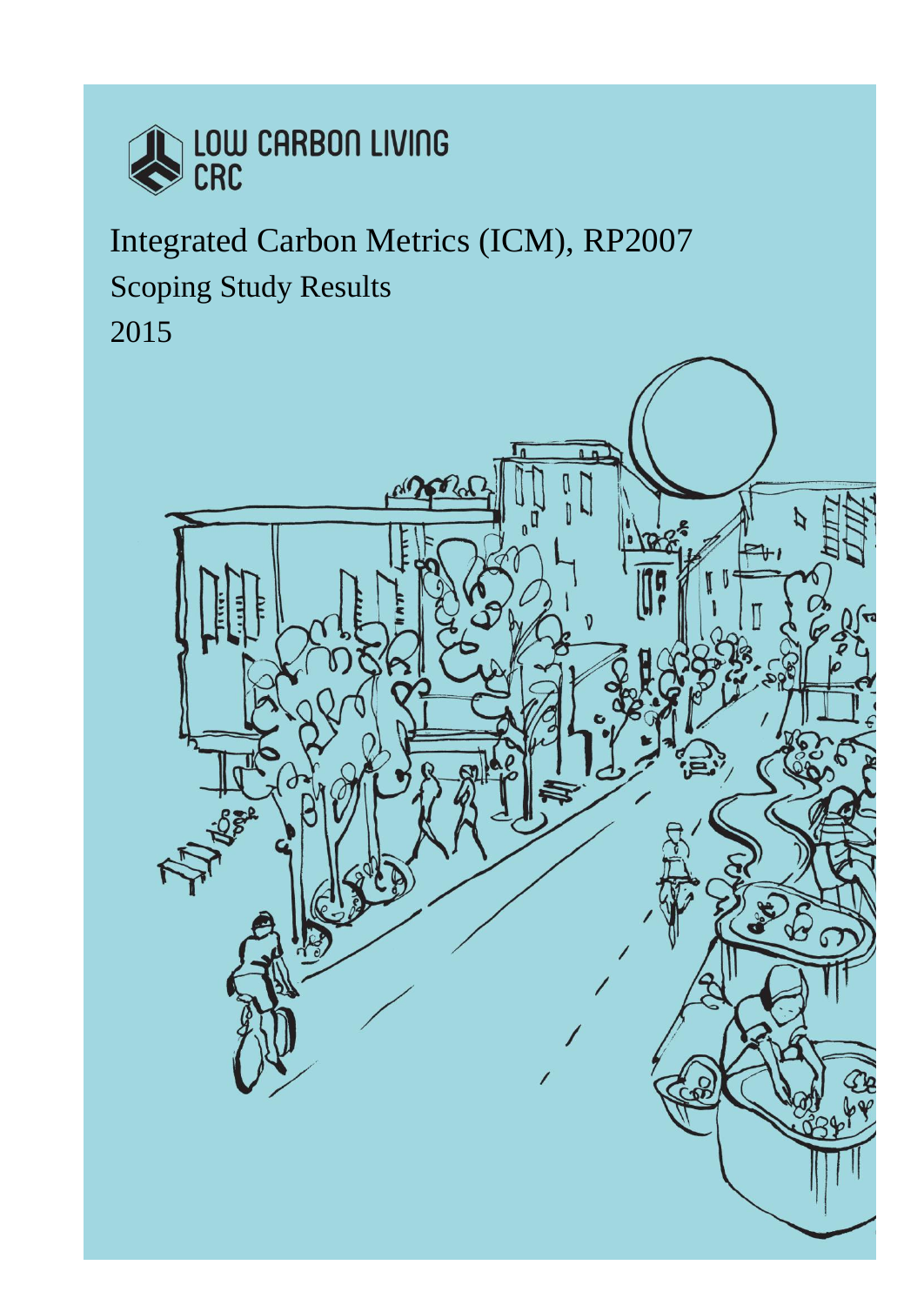| Authors            | Monique Fouché, Robert Crawford, Soo Huey Teh, Hazel Rowley, Tommy Wiedmann                                     |  |
|--------------------|-----------------------------------------------------------------------------------------------------------------|--|
| Title              | Integrated carbon metrics (ICM): Scoping study results and industry utilisation workshop notes                  |  |
| <b>ISBN</b>        |                                                                                                                 |  |
| Format             | A4                                                                                                              |  |
| Keywords           | built environment, embodied carbon, life cycle, precinct information modelling (PIM), construction<br>materials |  |
| Editor             |                                                                                                                 |  |
| Publisher          |                                                                                                                 |  |
| Series             |                                                                                                                 |  |
| <b>ISSN</b>        |                                                                                                                 |  |
| Preferred citation |                                                                                                                 |  |



**Australian Government** Department of Industry, **Innovation and Science** 

**Business** Cooperative Research<br>Centres Programme

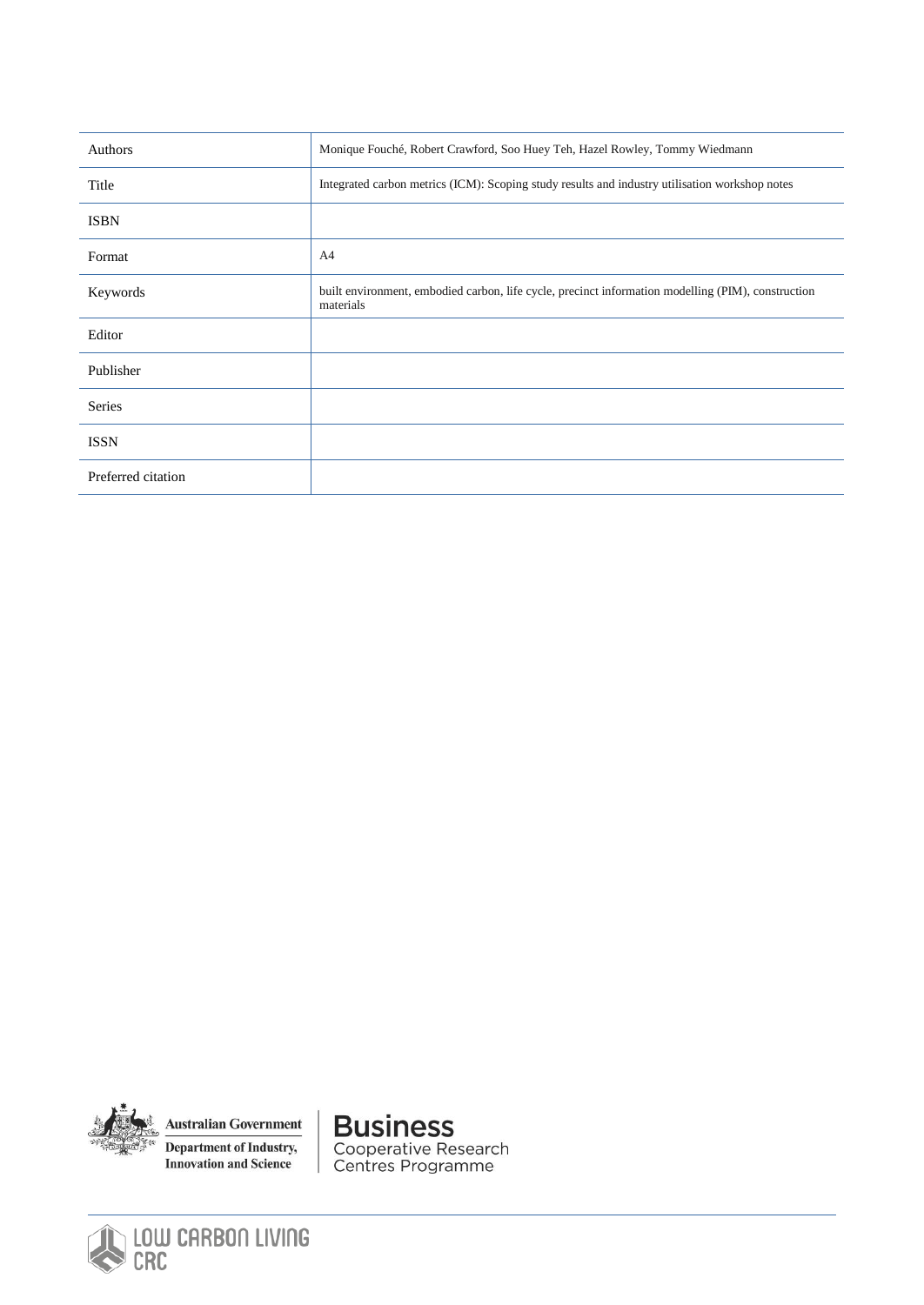# **Acknowledgements**

This research is funded by the CRC for Low Carbon Living Ltd supported by the Cooperative Research Centres program, an Australian Government initiative, under the RP2007 Integrated Carbon Metrics (ICM) Project in partnership with The University of Melbourne, UniSA, UNSW Australia, AECOM, Bluescope, Aurecon and Sydney Water.

We would also like to thank all the industry professionals who took part in the questionnaire and interview process. The scoping study could not have been realised without their time and valuable input. A further thank you to all the workshop attendees who provided critical feedback and helped shape the future direction of the ICM project.

### **Disclaimer**

Any opinions expressed in this document are those of the authors. They do not purport to reflect the opinions or views of the CRCLCL or its partners, agents or employees.

The CRCLCL gives no warranty or assurance, and makes no representation as to the accuracy or reliability of any information or advice contained in this document, or that it is suitable for any intended use. The CRCLCL, its partners, agents and employees, disclaim any and all liability for any errors or omissions or in respect of anything or the consequences of anything done or omitted to be done in reliance upon the whole or any part of this document.

© 2015 Cooperative Research for Low Carbon Living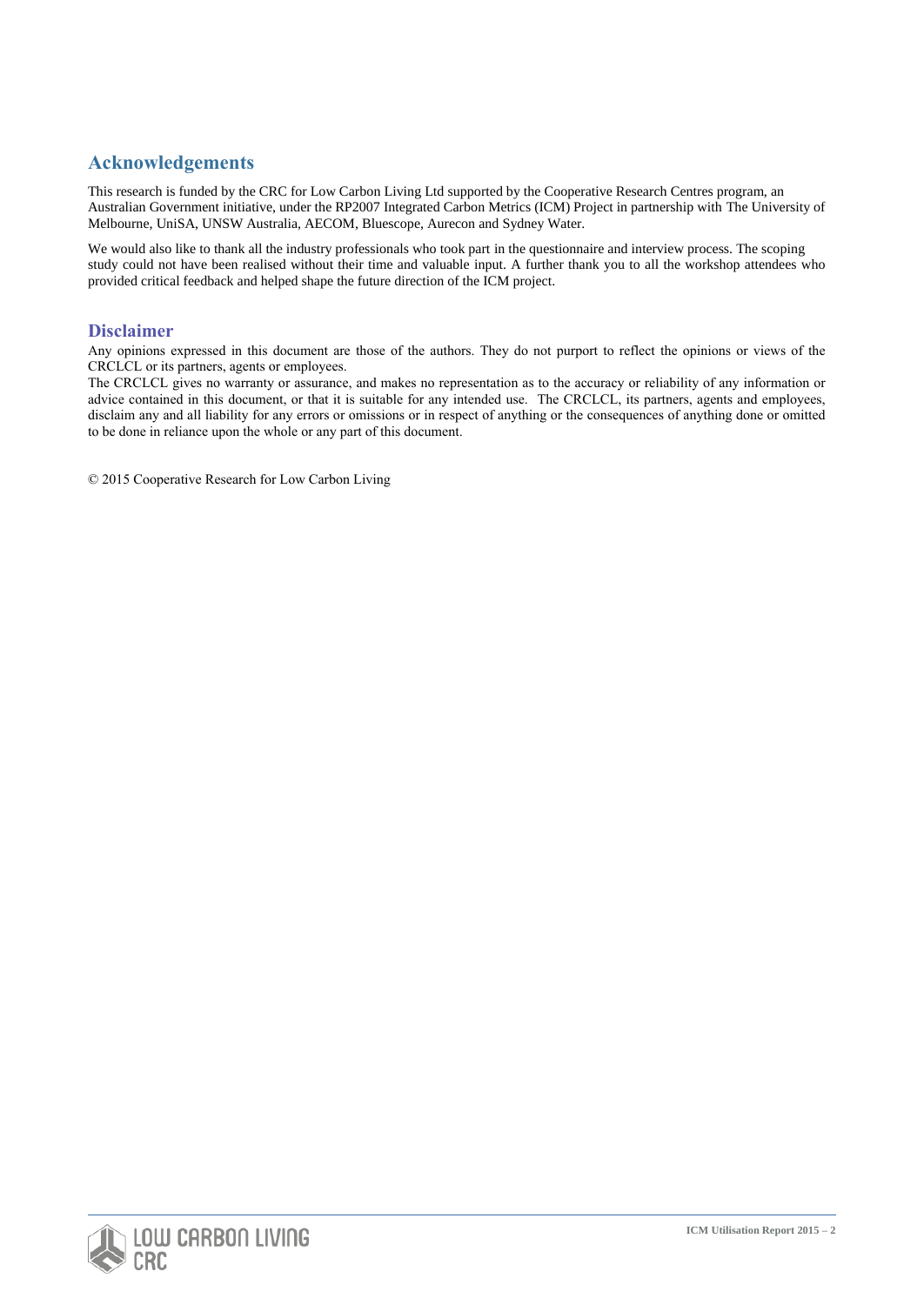# Contents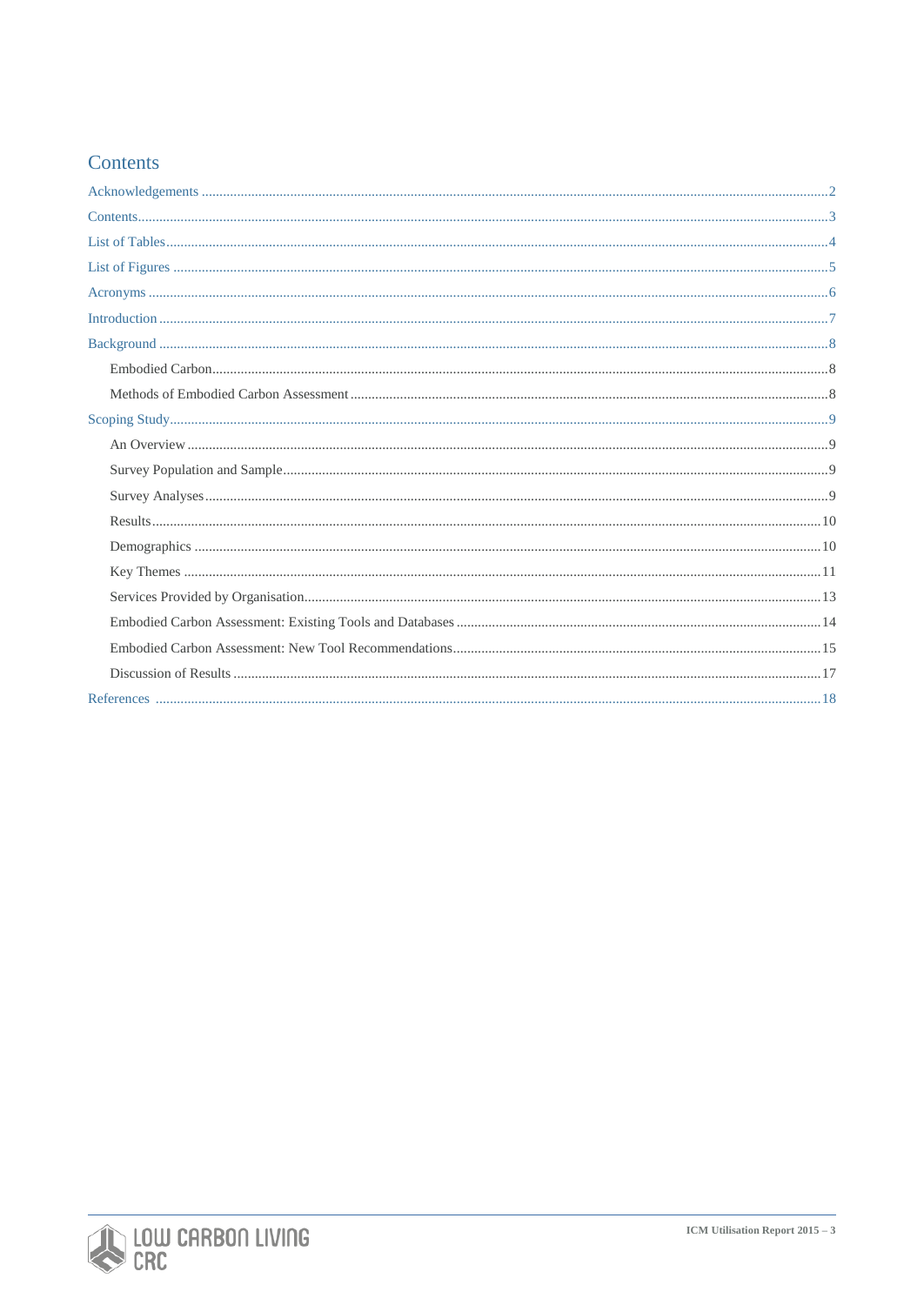# List of Tables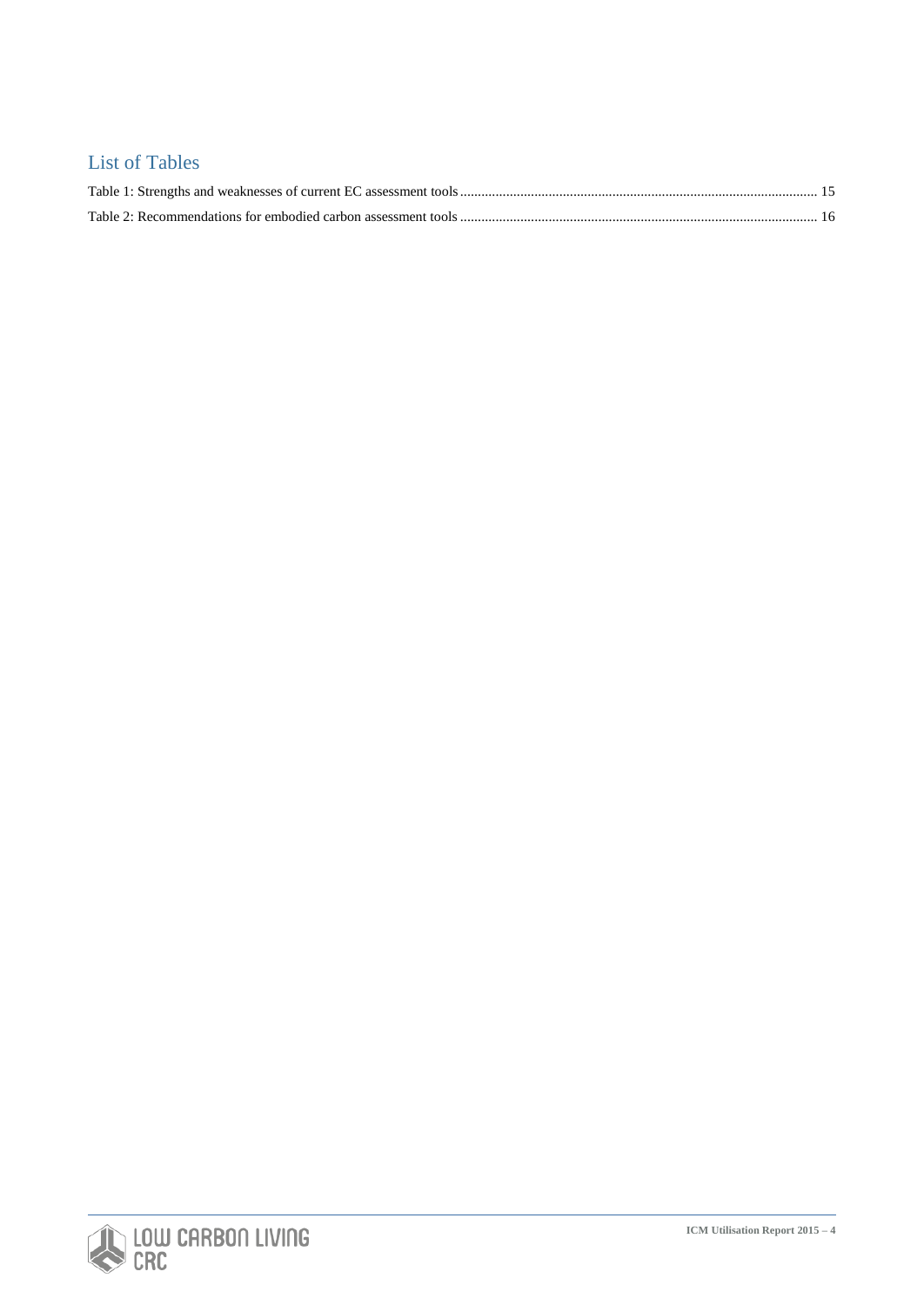# List of Figures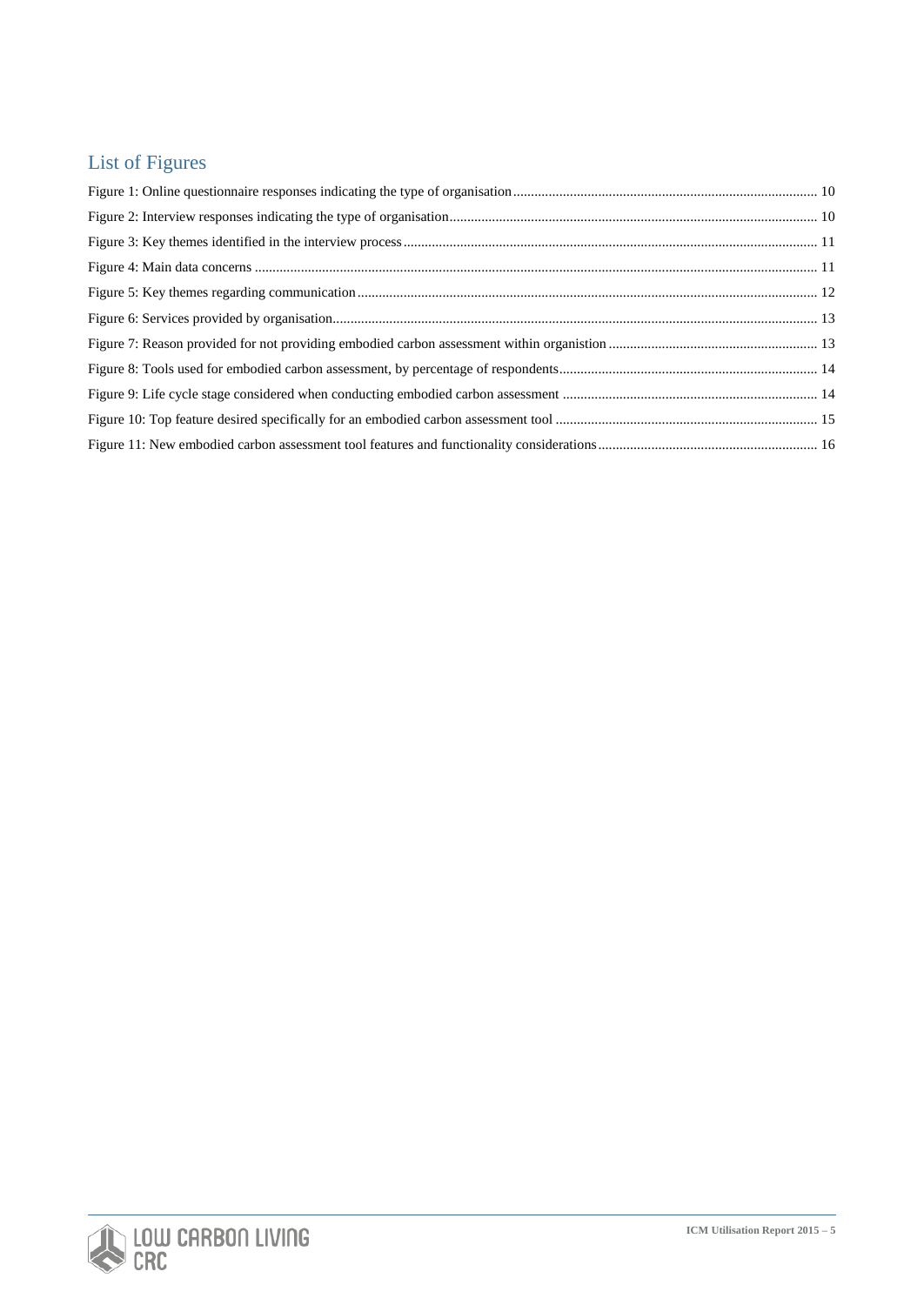# Acronyms

| BIM          | Building information model                               |
|--------------|----------------------------------------------------------|
|              | CRCLCL Cooperative Research Centre for Low Carbon Living |
| EC           | Embodied carbon                                          |
| EPD          | Environmental product declaration                        |
| GHG          | Greenhouse gas                                           |
| <b>ICM</b>   | Integrated Carbon Metrics                                |
| <b>IELab</b> | <b>Industrial Ecology Virtual Laboratory</b>             |
| Ю            | Input-output                                             |
| <b>ISO</b>   | International Organization for Standardization           |
| LCA.         | Life cycle assessment                                    |
| OС           | Operational carbon                                       |
| <b>PIM</b>   | Precint information model                                |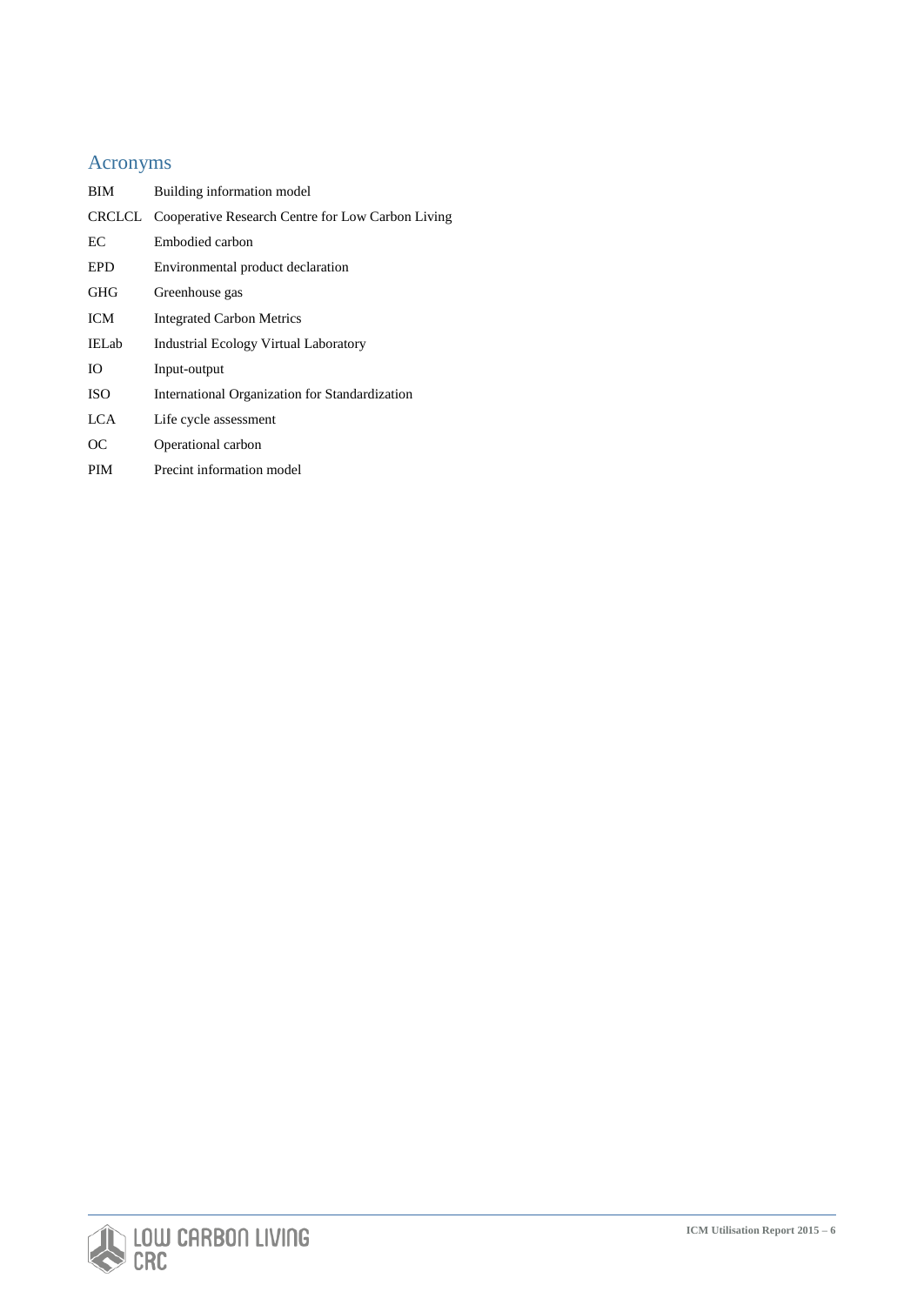## **Introduction**

The Integrated Carbon Metrics Project (ICM), RP2007, is a collaborative research effort between UNSW Australia, The University of Melbourne, UniSA and industry partners AECOM, Aurecon, Bluescope and Sydney Water. The project aims to develop the metrics and decision support tools for building designers, manufacturers, planners and developers to support the successful implementation of low carbon initiatives.

The ICM project quantifies the carbon emissions for the various processes in our urban environment. This includes both the direct as well as the indirect or 'hidden' carbon emissions ranging from the production of building materials to the design and construction of whole precincts.

A comprehensive database of embodied carbon life cycle inventory data for building products and materials is the fundamental component of the project. The main objective of this part is to create a method that harmonises the life cycle data from different scales and sources by combining top-down and bottom-up approaches.

The database will be used in the 'ICM tool', which will be able to track carbon along the production and supply chains of materials and products, show the carbon outputs of industrial sectors at great detail as well as map carbon flows spatially across Australia.

The carbon emissions data will also be used in a 3D Precinct Information Modelling (PIM) tool. This will enable to calculate and visualise the carbon emissions of specific precinct development and retrofitting projects during their planning stage.

In order to test and validate the data and calculation methods, case study scenarios of urban precincts will be prepared for modelling with PIM tools. Scenarios depend on a number of factors including cohorts of buildings, urban morphologies, demolition rate, turnover of building stock, extent of retrofitting and time span of analysis. Options for low-carbon precincts will be evaluated.

In order to ensure that the ICM project meets industry and user needs a scoping study was conducted within Australia with construction industry professionals. The aim of the study included the following:

- Gain an understanding of the construction industry's current approach to embodied carbon assessment;
- Identify perceived strengths and weaknesses of current embodied carbon assessment tools; and
- Identify potential areas for improvement to existing tools and recommendations for development for new embodied carbon tools

The results of the study were presented at an Industry Utilisation Workshop, which was held at the UNSW Australia on 22 May 2015. This workshop provided a platform where the tools and research related to the ICM project could be demonstrated to a wide range of industry professionals so as to gain feedback and generate discussion. The scoping study, together with the workshop, provided a means to determine where the ICM project's future goals should be directed towards so as to ensure research and tools get developed that best suit industry requirements.

This report provides a summary of the scoping study's findings and brief discussion of the workshop outcomes.

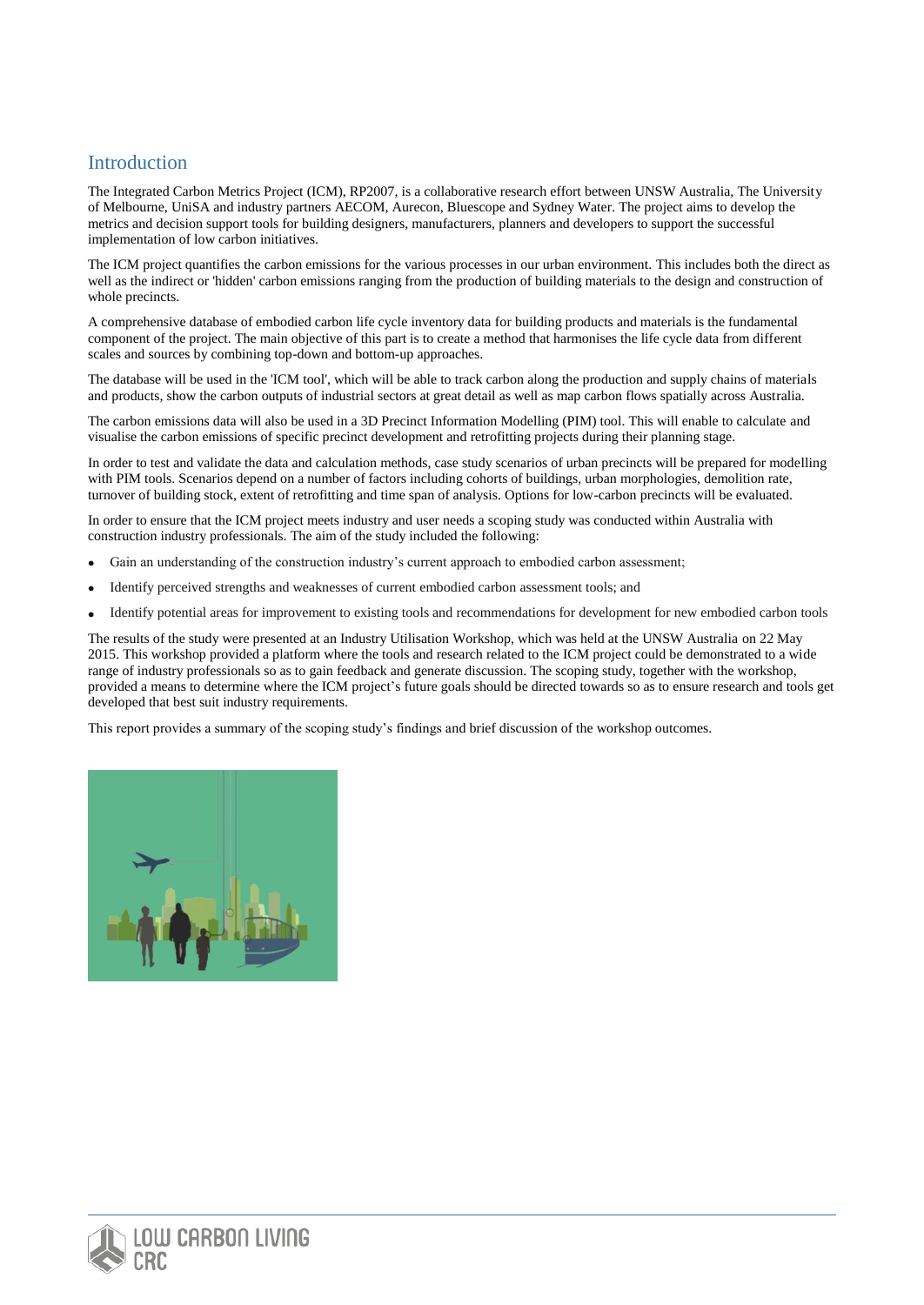# Background

Greenhouse gas (GHG) emissions from the building sector have more than doubled since 1970 to reach 9.18 Gt CO<sub>2</sub>eq in 2010 representing 19% of all global 2010 GHG emissions (IPCC, 2014). In Australia, 20% of all GHG come from the operation of commercial and residential buildings alone [\(Climate Works, 2013\)](#page-18-0). These GHG emissions have been demonstrated to negatively contribute to the effects of climate change (IPCC, 2014) with growing emphasis placed on the need to implement mitigation strategies. These mitigation strategies have been largely focused on reducing these direct (operational) emissions, however the indirect (embodied) emissions from materials and manufacturing, transport, maintenance and disposal have been estimated to make up another 11% of national emissions (Schinabeck and Wiedmann 2014). With growing international pressure to decrease national GHG, coupled with the fact that Australia is one of the highest GHG emitters in the world on a per capita basis (Garnaut, 2008; 2011), there is a need to address both the direct and indirect GHG emissions from buildings if Australia is to achieve their commitment of reducing GHG to 26-28% below 2005 levels by 2030.

#### Embodied Carbon

A building will emit carbon during a number of separate phases over its lifetime. These 'phases', as defined within BS EN 15978:2011, are broadly split up into the following four phases: product stage; construction process stage; use stage and end of life stage. Industry and government have been mainly focused on reducing the carbon emissions from the use phase, leaving the other phases largely ignored. However even before a building is occupied, between 30% to 70% of its lifetime carbon emissions have already been accounted for (ASBP, 2014). With the continuing decrease in operational carbon (OC), embodied carbon (EC) represents an increasingly significant component of the GHG emissions attributable to the built environment (Crawford et al., 2010; Dixit et al., 2012; de Wolf and Ochsendorf, 2014).

#### Methods of Embodied Carbon Assessment

Life Cycle Assessment (LCA) is widely acknowledged as providing an appropriate framework for assessing carbon emissions throughout the whole building life cycle (Menzies et al., 2007; Zuo et al., 2012). LCA is a method for evaluating the environmental impacts of products holistically, including direct and supply chain impacts (Lenzen et al., 2004). There are four fundamental steps for conducting an LCA namely: goal; inventory analysis; impact assessment and interpretation (Crawford et al., 2010). However each step requires a certain level of subjectivity. From defining the system boundary (to what extent each life cycle phase is included in the calculation) to interpretation of results (Treloar, 1998). This subjectivity can result in differing and often incomparable EC results for the same building element. Another aspect affecting the EC results is the inventory, which in influenced by a wide range of factors, from age of data; geographic location and degree of completeness (Crawford et al., 2010).

This LCA process is often seen as complex and time and resource heavy. There has been an increase in the amount of available tools and software to aid calculation, reaching from commercially available tools, such as SimaPro (Netherlands); GaBi (Germany); Boustead (UK) and eTool (Australia) to in-house developed data and tools, such as Arup's Project Embodied Carbon & Energy (PECD) dataset that consists of Arup projects with data extracted from Revit models. Each tool employs inventories that include the EC coefficients of building products and materials. The origin of these datasets ranges from ICE (UK); Ecoinvent (Switzerland) or AusLCI (Australia), to name but a few. Most of these datasets provide data from cradle to gate (resource extraction to factory gate). Several researchers have analysed and compared these available tools and concluded their advantages and disadvantages (Ariyarante and Moncaster, 2014 and de Wolf and Ochsendorf, 2014). The outcome of these comparisons often reflect some of the same characteristics that plague LCA as mentioned earlier, from inconsistent calculation methodologies and system boundaries resulting in a range of reported EC figures dependent on what tool is used. In addition to this, several upstream phases are left out of the calculation due to only relying on cradle to gate data (instead of cradle to cradle, i.e. resource extraction to re-use), resulting in a degree of incompleteness which has been shown to be 50% or more [\(Crawford, 2008\)](#page-18-0).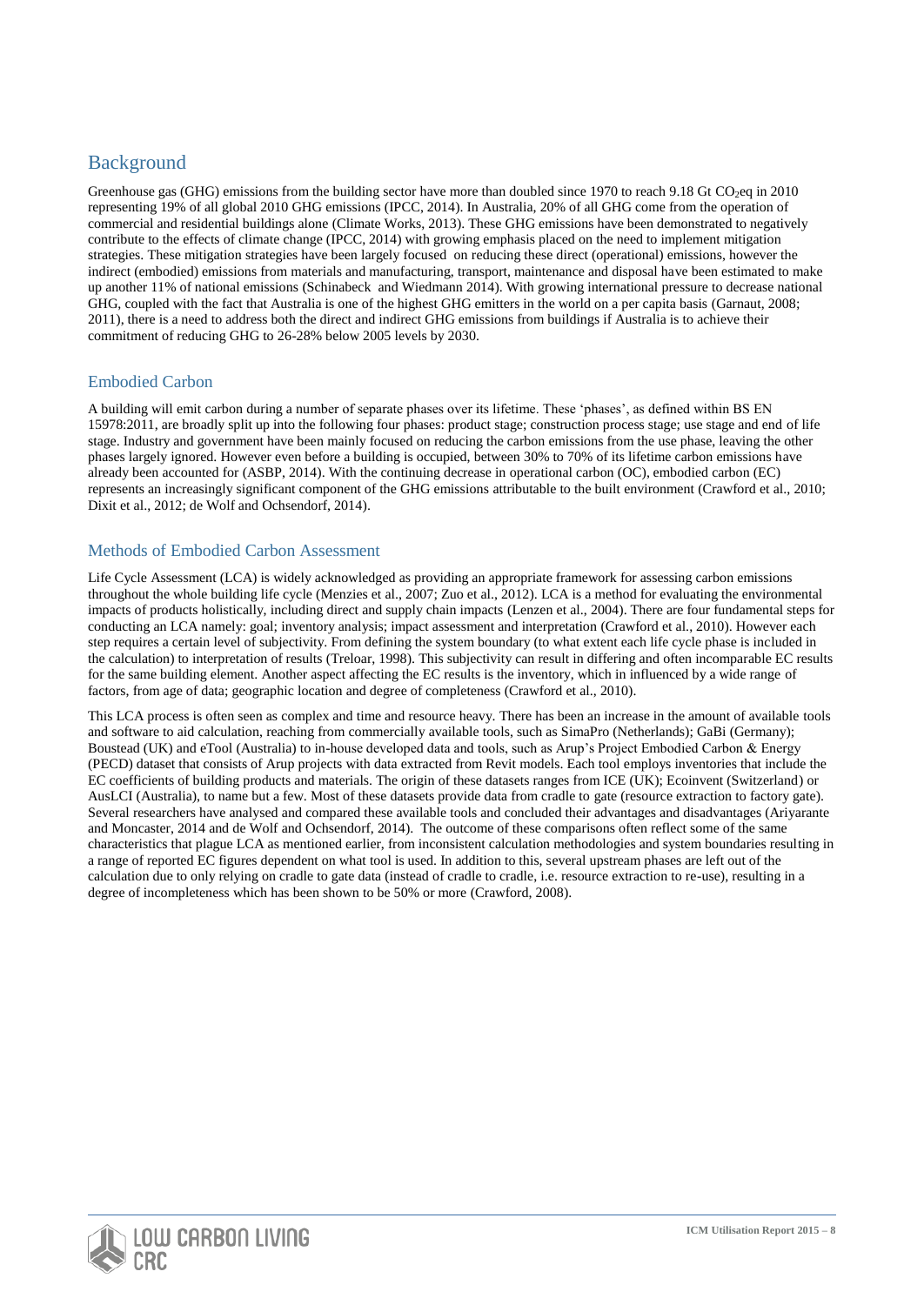# Scoping Study

#### An Overview

In order to gain a general overview of the Australian construction industry's current approach to EC assessment, an online survey was created through the online portal 'Survey Monkey'. The survey provided a means to collect quantitative data, such as demographics (for example the type and size of organisation) along with specifics regarding the tools and databases used for EC assessment and the perceived strengths and weaknesses of current EC tools. This cross sectional survey (i.e. data collected over a defined time about a particular topic) consisted of multiple choice questions with several questions employing a Likert scale and approximately four open ended questions requiring written responses. The survey, which took approximately 10 to 15 minutes to complete, was distributed, via email, to over a hundred industry professionals within Australia ranging from architects, engineers, sustainability consultants, life cycle assessment practitioners and product manufacturers. A total of 45 responses were collected over a two-month period. MS Excel was used to perform descriptive analyses on the data, focusing on percentage response and frequency distributions.

In addition to the online survey, semi-structured one-on-one interviews were conducted with a total of 22 industry professionals identified through the online survey. The interviews were approximately 30 minute long and recorded via an audio device to be transcribed and coded afterwards. Interviews were conducted mainly at the participants' offices, located either in Melbourne or Sydney between 30/03/2015- 13/05/2015. Interviewees ranged from product manufacturers and organisations, LCA practitioners and consultants. The interviews provided a means to elaborate on some of the issues identified in the online questionnaire and gain more in-depth insight into the construction industry's approach to EC assessment and use of tools.

#### Survey Population and Sample

The population of the survey was construction industry professionals located within Australia. The sample identified were specifically professionals who work with building or building material related aspects. These professionals ranged from architects; engineers; LCA consultants; quantity surveyors and material manufacturers. The sample selection was identified via a web based search. The selection criterion was based on the fact that the professionals had to be based in Australia. Due to the fact that this was a scoping study with the intention of gaining a brief insight into the current practices of the Australian construction industry, the sample size did not need to be too large (even though a larger number would have ensured a greater confidence level). The intention of this study was to provide a base case that could be developed further for the next phase of the project. A total of a 100 questionnaires were distributed via email with 45 responses were collected over a two month period. The greatest percentage of responses came from LCA practitioners (27%), followed by sustainability consultants (20%), engineers (18%) and then contractors (11%). Most of the organisations represented, consisted of less than 10 people with 56% of the respondents mostly involved with residential projects and a further 24% stating they specialise in both residential and non-residential projects.

#### Survey Analyses

The main method employed was descriptive analyses, through Microsoft Excel, so as to count the number of responses and gain insight into what the majority of the research sample is doing towards EC analyses. The percentage of each response in each category was calculated to identify the most common response. Exploratory factor analysis was carried out on the open-ended questions, such as 'recommendations to new EC tools' (and questions such as the listing of strengths and weaknesses of current EC tools) to extract common codes and divide the items into the most common categories.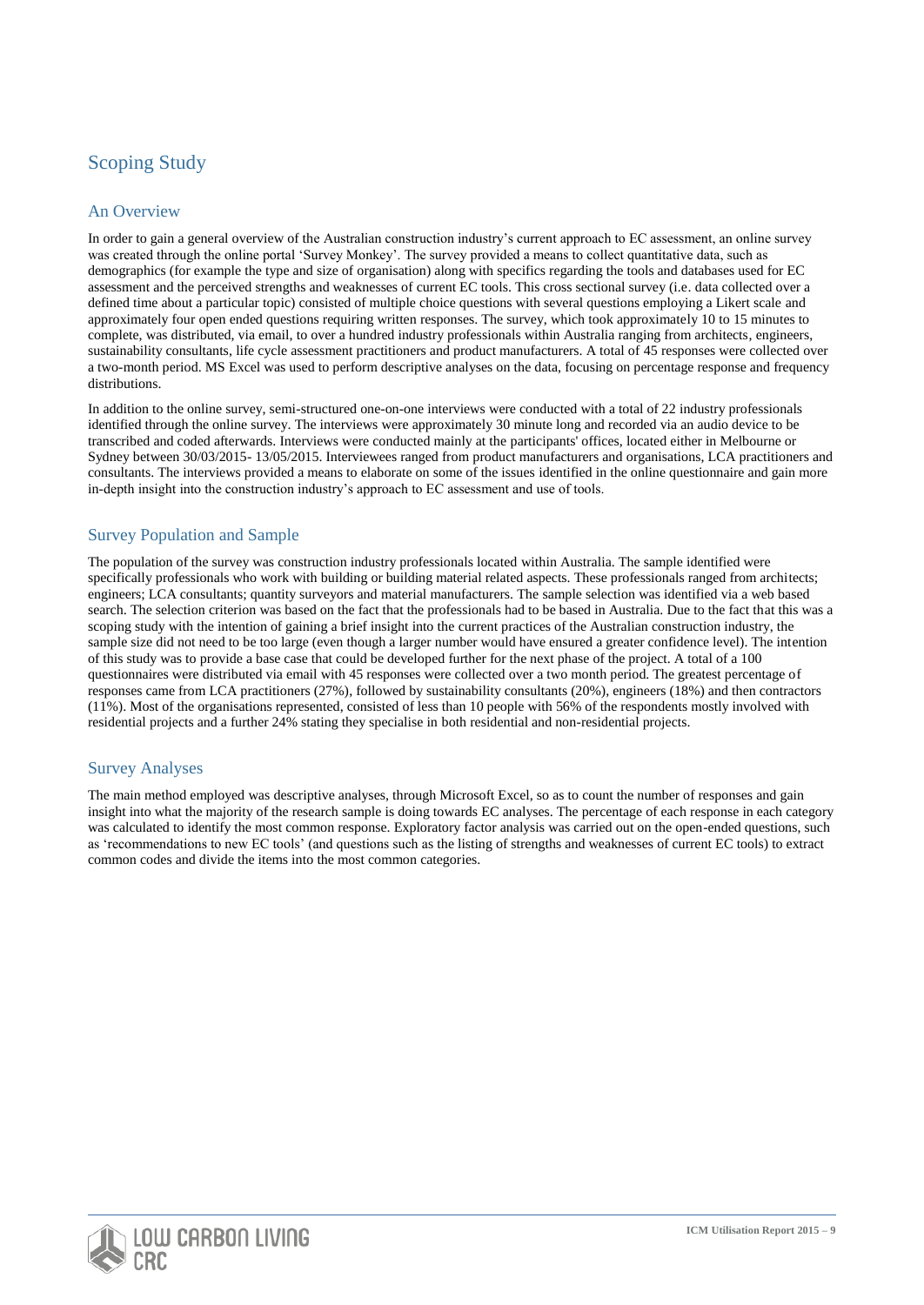#### Results

#### **Demographics**

A total of 45 responses were received for the online questionnaire, with the greatest percentage of responses coming from LCA practitioners (27%); followed by sustainability consultants (20%), engineers (18%) and then contractors (11%). For the interview, 22 responses were gathered with the greatest percentage from product manufacturers, multi discipline consultancies and LCA practitioners.

Most of the organisations represented, consisted of less than 10 people with 56% of the respondents mostly involved with residential projects and a further 24% stating they specialise in both residential and non-residential projects. Most of the projects are performed at a building scale, followed by material scale and then precinct level. When asked about the importance of reducing the carbon footprint of their projects, 67% stated it is very important.



Figure 1: Online questionnaire responses indicating the type of organisation



Figure 2: Interview responses indicating the type of organisation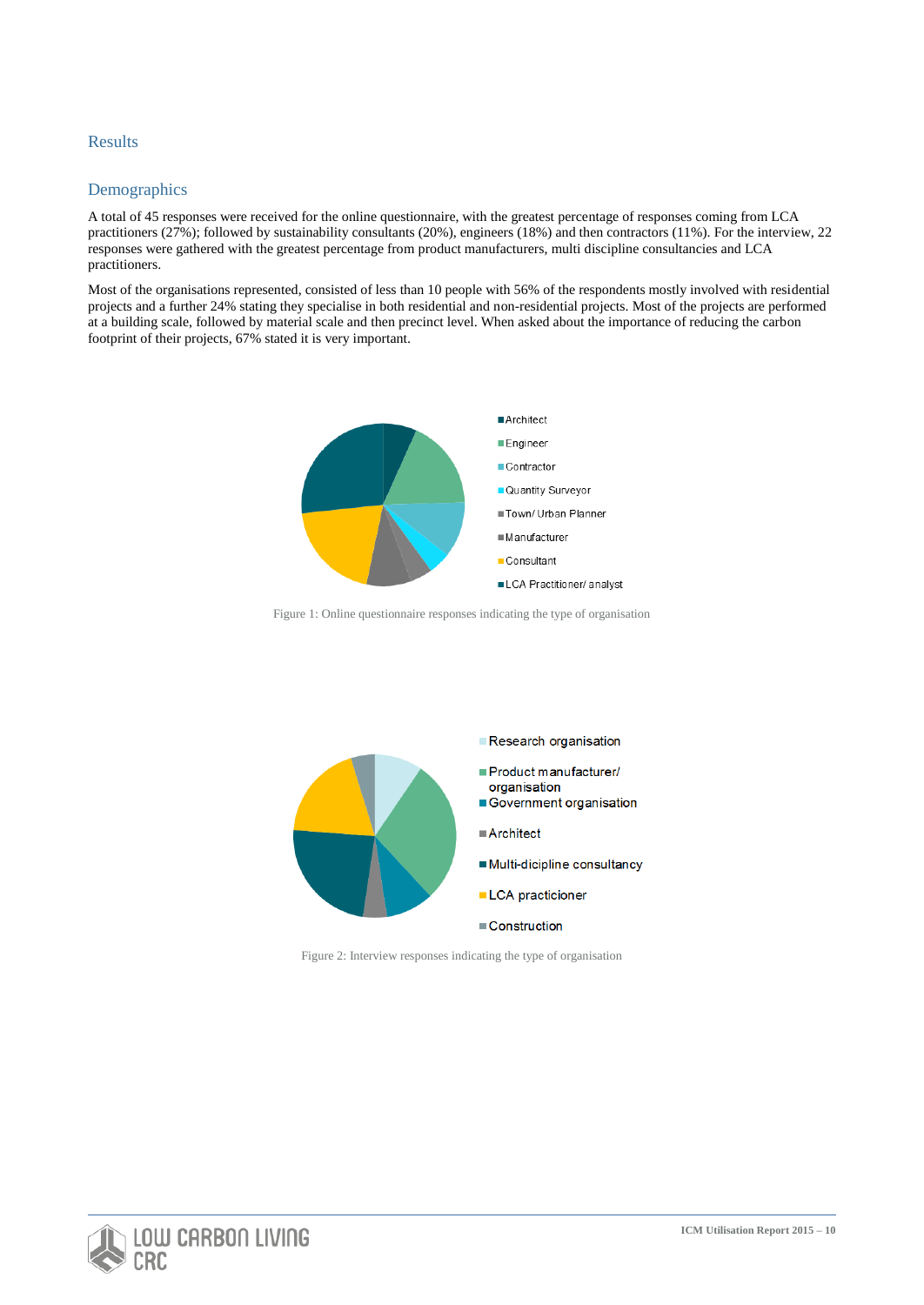#### Key Themes

Throughout the scoping study process several key themes became apparent when talking about embodied carbon. The three major themes identified, as illustrated below in Figure 3, were whole life cycle carbon, data and communication.



Figure 3: Key themes identified in the interview process

#### *Whole Life Cycle*

One of the major themes that were consistently brought up via the interview and questionnaire process was the issue of whole life cycle assessment when looking at carbon.

Based on the interviews, most participants understood the value of whole life cycle assessment. From product manufacturers wanting to demonstrate the value of their product over a whole life time, stating that looking at just one life cycle stage can be counterproductive and provide skewed results. Several other participants emphasised that operational and embodied carbon impact needs to be looked at simultaneously. However, when aiming to address a holistic carbon analysis, the issue of data became a key concern.



Figure 4: Main data concerns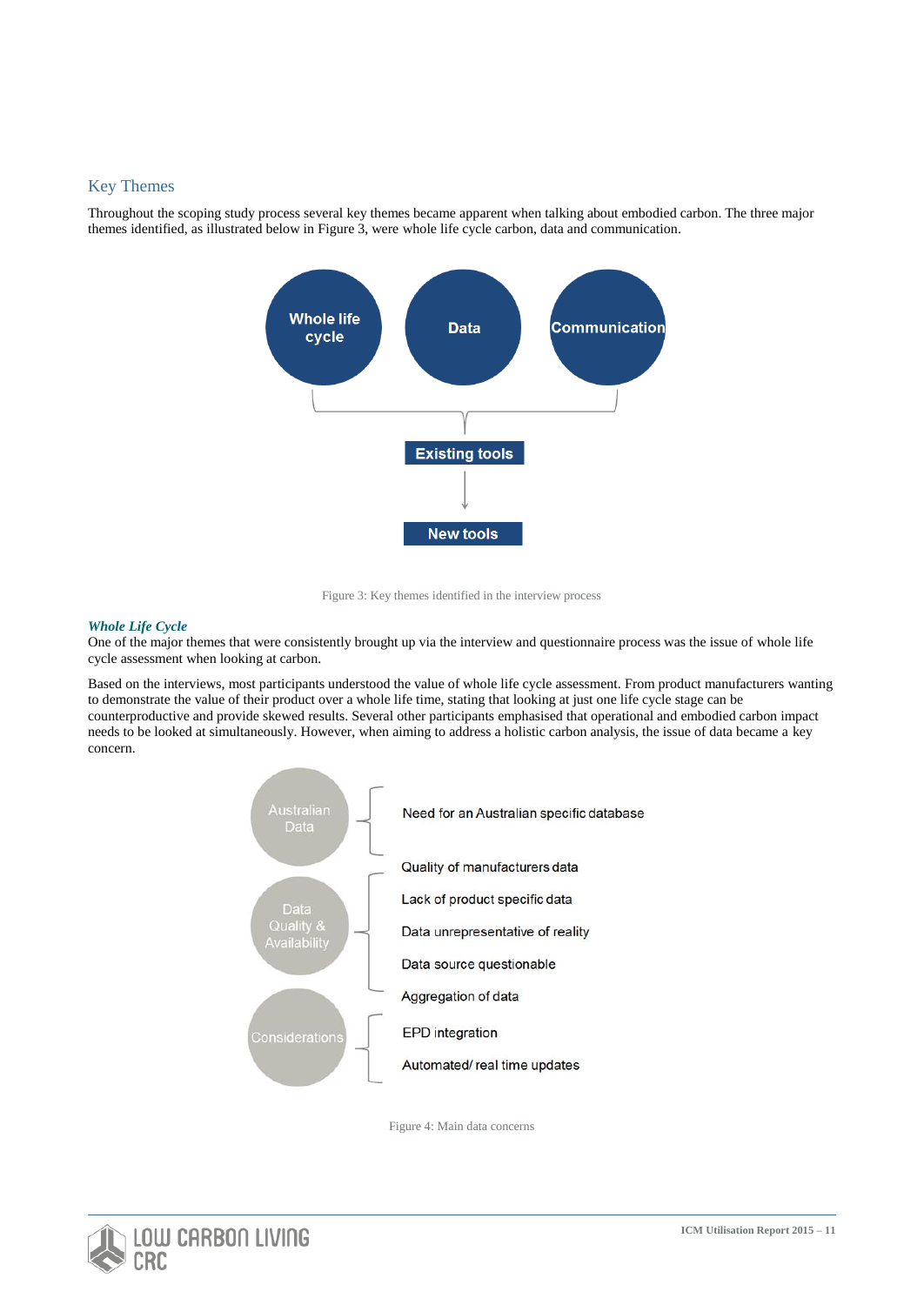#### *Data*

The major concern when it came to data was the fact that there is a clear need to address the lack of Australian specific data on embodied impacts, as demonstrated in Figure 4.

The next most prominent issue when addressing data for embodied carbon and energy analysis was the quality and availability, especially the lack of product specific data.

Possible considerations were the fact that over 14% of interviewees stated that there was a need to integrate EPD information with data source. Another consideration was the role of real-time updates. This is however a complex issue, but can aid the problem of data becoming out of date quickly.

#### *Communication*

However, regardless of good databases, tools and holistic life cycle method, if we don't understand how to communicate this, the whole process becomes pointless. This was common train of thought, regardless of what industry was consulted.

It became apparent that six common themes, as illustrated in Figure 5 below, were associated with communication, ranked here in order of importance based on frequency mentioned.

|                                    | Marketability        | "need to learn how to sell<br>ourselves"<br>-LCA practitioner                             |
|------------------------------------|----------------------|-------------------------------------------------------------------------------------------|
|                                    | Transparency         | Transparency of<br>process & results                                                      |
|                                    | <b>Clients</b>       | "Communicate benefits to our<br>clients"<br>-Product manufacturer                         |
| Key themes regarding communication | <b>Manufacturers</b> | "Make sure manufactures<br>understand why accurate data is<br>required" -LCA practitioner |
|                                    | <b>Results</b>       | "Effectively communicate<br>results in an interesting and<br>visual manner" - Consultancy |
|                                    | In-house team        | Collaboration & "same page                                                                |

Figure 5: Key themes regarding communication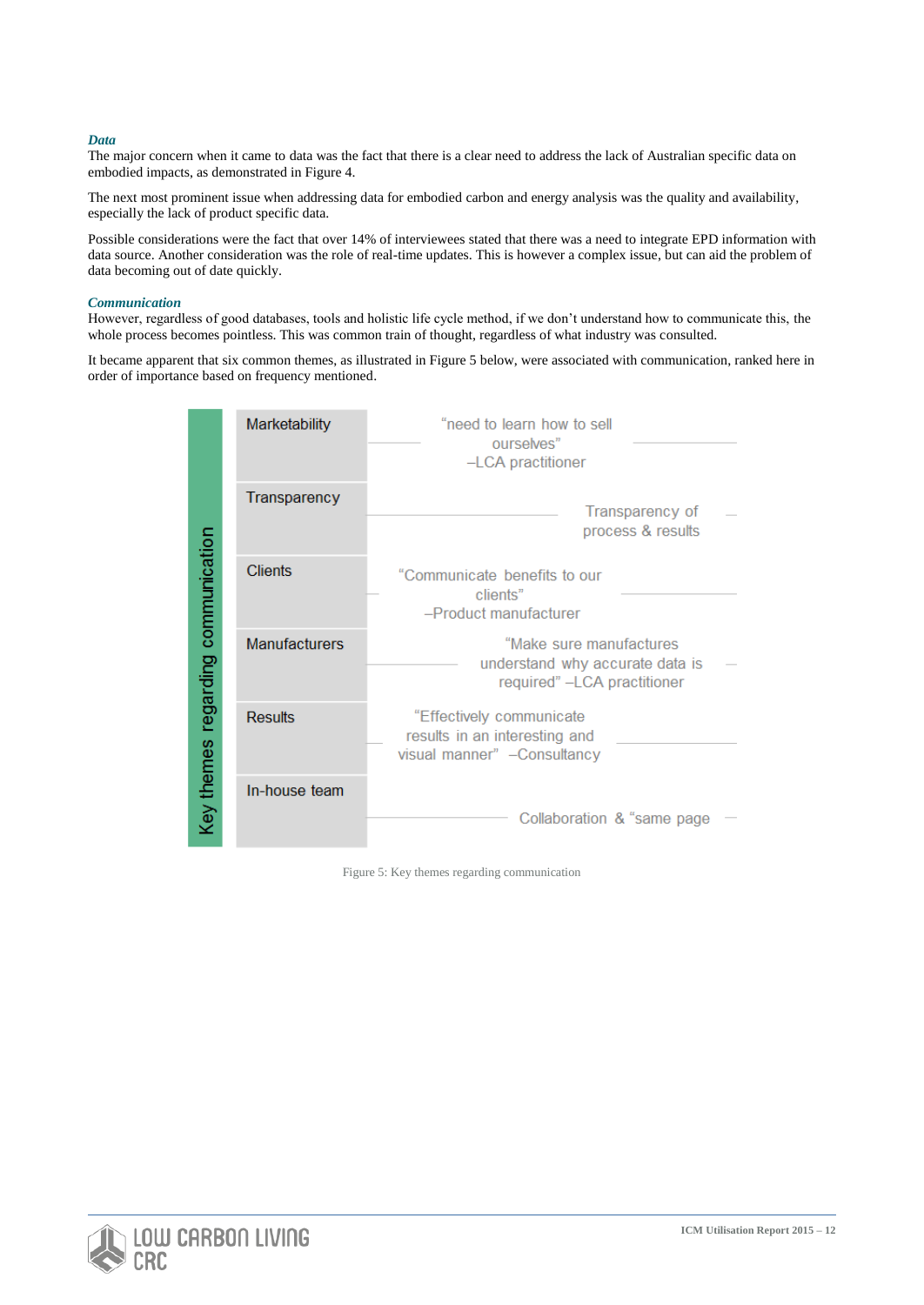#### Services Provided by Organisation

This section of the survey was designed to gain insight into the services provided by each organisation and specifically the prevalence of EC assessment. Operational carbon (OC) assessment is provided by 85% of the respondents, with only a small percentage outsourced (8%), as illustrated in Figure 6. Approximately 68% provide EC assessment services, but with a greater percentage outsourced (16%). One respondent stated that "when requested on projects we complete these services; however the industry focus is on operational energy". Another respondent provided further insight by stating "This is project specific. Preliminary in-house assessments are regularly undertaken, however this is outsourced for Green Star Projects". Approximately 80% of the respondents stated that they do provide energy/green ratings (such as Green Star) with almost 20% of those services outsourced.



Figure 6: Services provided by organisation

For those organisations that don't provide EC assessment as a service, the main reason provided was lack of project budget (59%) followed by client disinterest (41%), lack of set standards (35%) and no clear cost/profit incentive (29%). Please refer to Figure 7 below. However, when asked whether these organisations would consider providing EC assessment as part of their services in the future, 65% said they would.



Figure 7: Reason provided for not providing embodied carbon assessment within organistion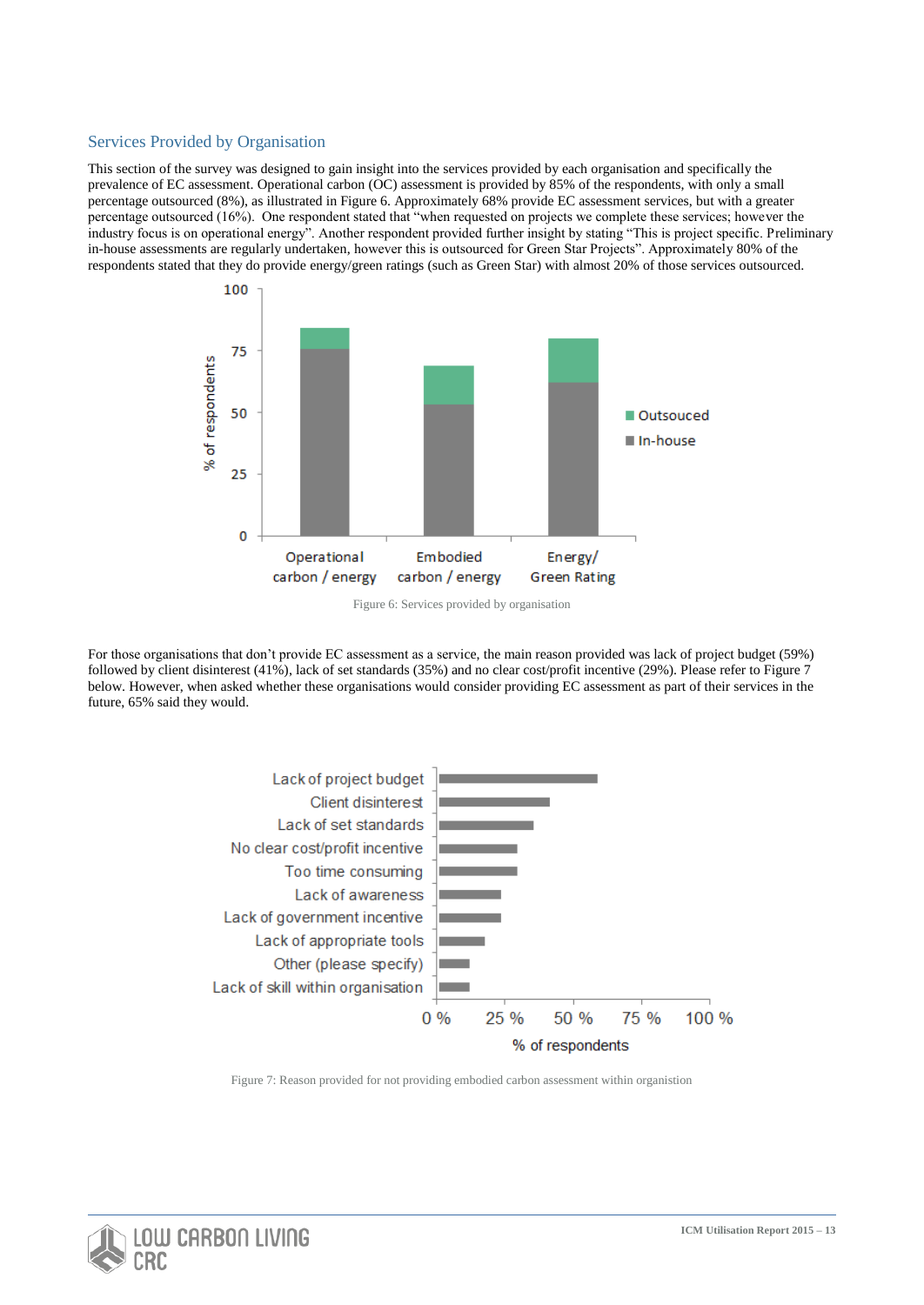#### Embodied Carbon Assessment: Existing Tools and Databases

This section of the survey specifically focussed on the organisations that provide EC assessment as part of their services. When asked what tool is used for this service, the most popular choice was the software tool SimaPro, as illustrated in Figure 8 below. eTool, an Australian designed tool, was only 4% behind SimaPro in terms of popularity. Approximately 19% of the respondents used in-house developed tools.

For the database used for EC assessment, both the Australian AusLCI and databases within SimaPro were stated as the most popular, closely followed by in-house, eTool and Ecoinvent preferences.



Figure 8: Tools used for embodied carbon assessment, by percentage of respondents

The theme of whole life cycle assessment was echoed throughout the interview process, where it was often stated that there is a need to focus on the carbon assessment holistically. This ethos can clearly be seen in the respondents stating that they mostly assess embodied carbon at either a 'cradle to grave' or 'cradle to cradle' system boundary in Figure 9 below.





When asked to list the strengths and weaknesses of current EC assessment tools used by the organisation the following five themes became most evident (as detailed in Table 1 below) – data; method; usability; regulation and outcomes. Tool users prefer having the option to access multiple databases through a simple online tool that performs comprehensive analyses. Tools that are compliant with ISO standards are preferred along with the option to include multiple impact reporting through nested templates able to compare scenarios. However, there is an overall concern about the lack of Australian data and the inconsistent methodology employed for this assessment. In addition to the data weaknesses, some of the tools are considered to be time-consuming and requiring expert knowledge to use, presenting considerable barriers for their uptake. Desired outcomes include the availability of benchmarks, 3D visualisation and integration of life cycle costing into the analyses.

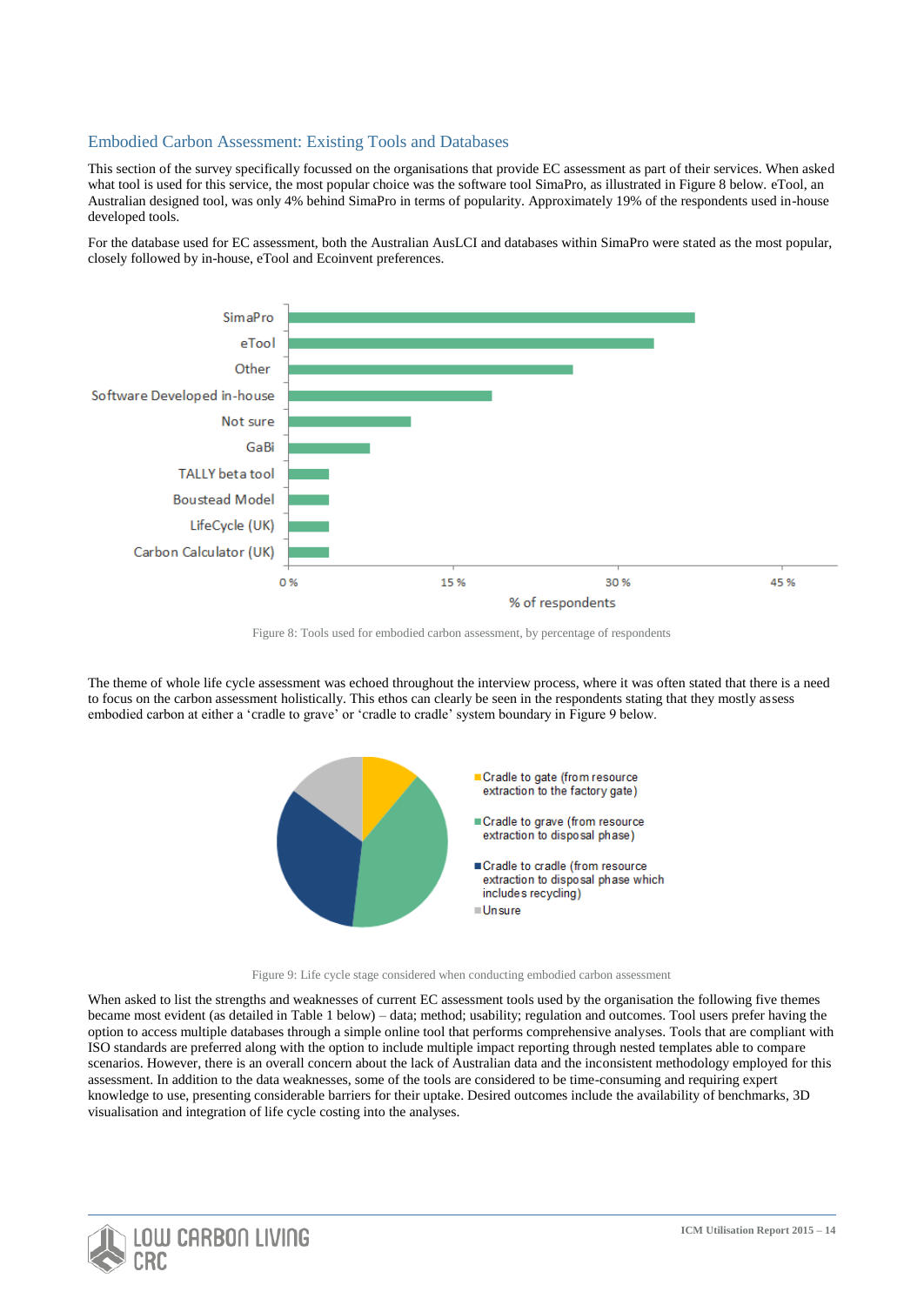#### Table 1: Strengths and weaknesses of current EC assessment tools

| <b>Theme</b>    | <b>Strengths</b>                                                                                                  | Weaknesses                                                                                                                   |
|-----------------|-------------------------------------------------------------------------------------------------------------------|------------------------------------------------------------------------------------------------------------------------------|
| Data            | Ability to access multiple databases; comparable<br>metric                                                        | Lack of Australian data; lack of product specific<br>data; data source questionable                                          |
| Method          | Comprehensive and in-depth analysis; integrated<br>with thermal performance                                       | Inconsistent methodology; not a holistic assessment                                                                          |
| Usability       | Affordable, simple and online platform                                                                            | Time consuming; requires expert knowledge and<br>additional training; no Building Information<br>Modelling (BIM) integration |
| Regulation      | Compliant with existing ISO standards                                                                             | Boundary and accuracy questionable                                                                                           |
| <b>Outcomes</b> | Multiple impact reporting; ability to model<br>recommendations; nested templates; ability to<br>compare scenarios | Lack of benchmarks; inability to compare building<br>products; no 3D integration; Life Cycle Cost Model                      |

#### Embodied Carbon Assessment: New Tool Recommendations

When asked to indicate the top features desired in EC assessment tools, 'material cost' was deemed the most popular with 80% of respondents selecting this option, as illustrated in Figure 10 below, followed by 'data on recycled materials' (62%) and then 'source of materials' (57%). When asked to rank important features and functionality, 'reliability of findings' and 'ease of use' came out on top along with a need for a 'list of mitigation measures' and 'comparison against a benchmark'.



Figure 10: Top feature desired specifically for an embodied carbon assessment tool

Based on the interview results, the three most common themes (as illustrated in Figure 11 below) mentioned when talking about carbon (and if relevant embodied carbon) tools, were the 'impact of cost', 'compare options' and 'benchmark'. Users want to be able to understand what the cost implications of various embodied carbon methods will be along with understanding the return on investment. Next they want to be able to quickly and efficiently model and analyse development options and select the most suitable option. And a benchmark provides something to strive towards.

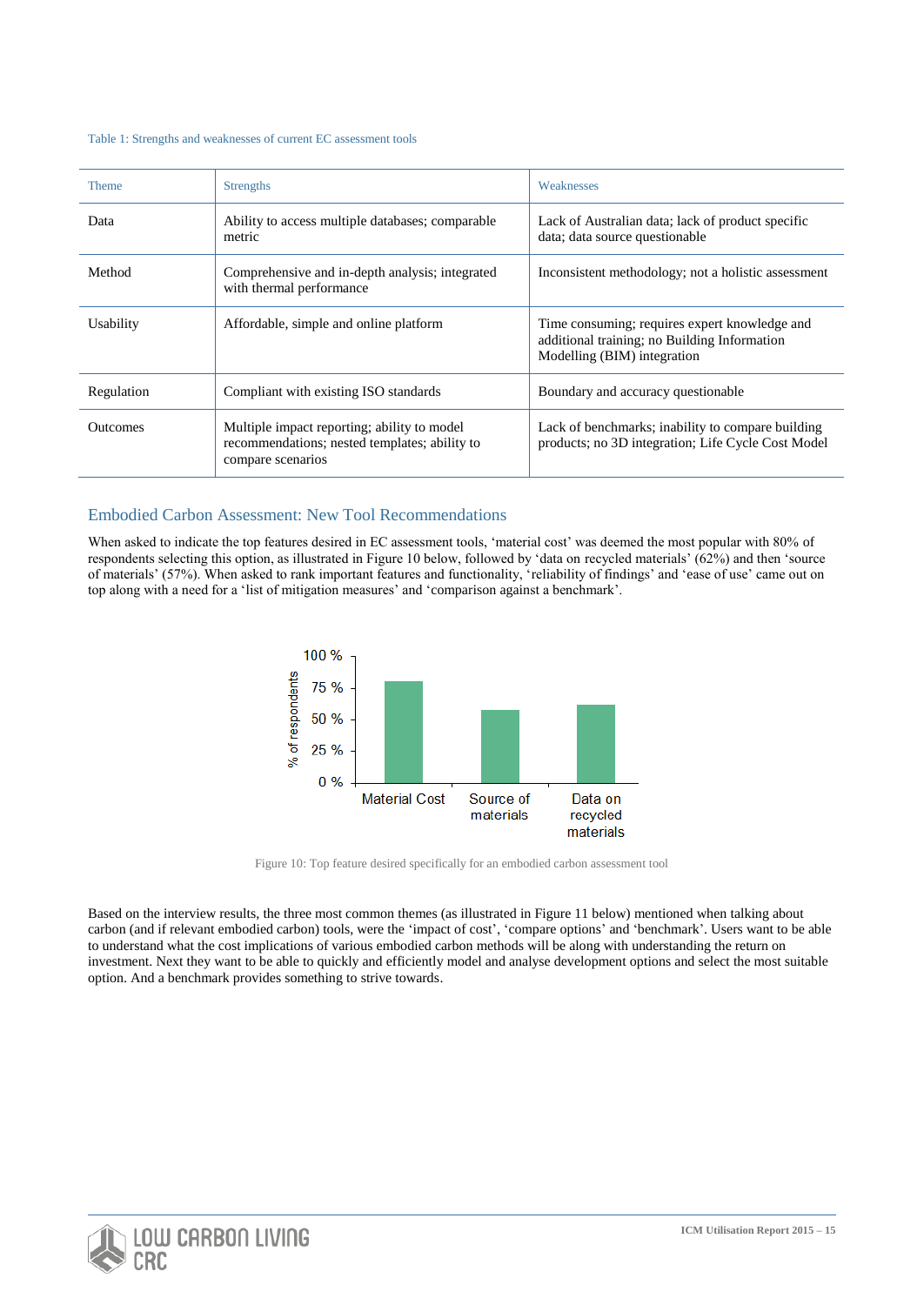| Impact of cost    | Compare Options      | <b>Benchmark</b>          | Real time feedback       |
|-------------------|----------------------|---------------------------|--------------------------|
| <b>Green Star</b> | Policy consideration | <b>Residential market</b> | Other impacts            |
| <b>EPDs</b>       | Precinct scale       | Recycling<br>information  | <b>BIM</b> compatibility |

Figure 11: New embodied carbon assessment tool features and functionality considerations

The recommendations provided by the respondents for future EC assessment tools can be classified under the same themes as earlier, namely data, method, usability, regulation and outcomes (Table 2). Users want a tool that relies on sound data that is easy to update. A consistent and transparent methodology is needed that looks at EC holistically while adhering to Australian standards and practices. These findings suggest that either a new tool or improvements to existing tools are needed as none of the existing tools adequately address all of these user needs.

#### Table 2: Recommendations for embodied carbon assessment tools

| <b>Theme</b>    | <b>Recommendations</b>                                                                                  |
|-----------------|---------------------------------------------------------------------------------------------------------|
| Data            | Sound data; access to a broad range of databases; easy to update; data quality measures are in place    |
| Method          | Transparent and consistent; comprehensive; whole footprint; integration with existing tools             |
| Usability       | Streamline user interface that is simple to use with Building Information Modelling (BIM) compatibility |
| Regulation      | Adherence to Australian policies, standards and procedures                                              |
| <b>Outcomes</b> | Option for 'quick' analyses; comparison against a benchmark and compatibility with Green Star           |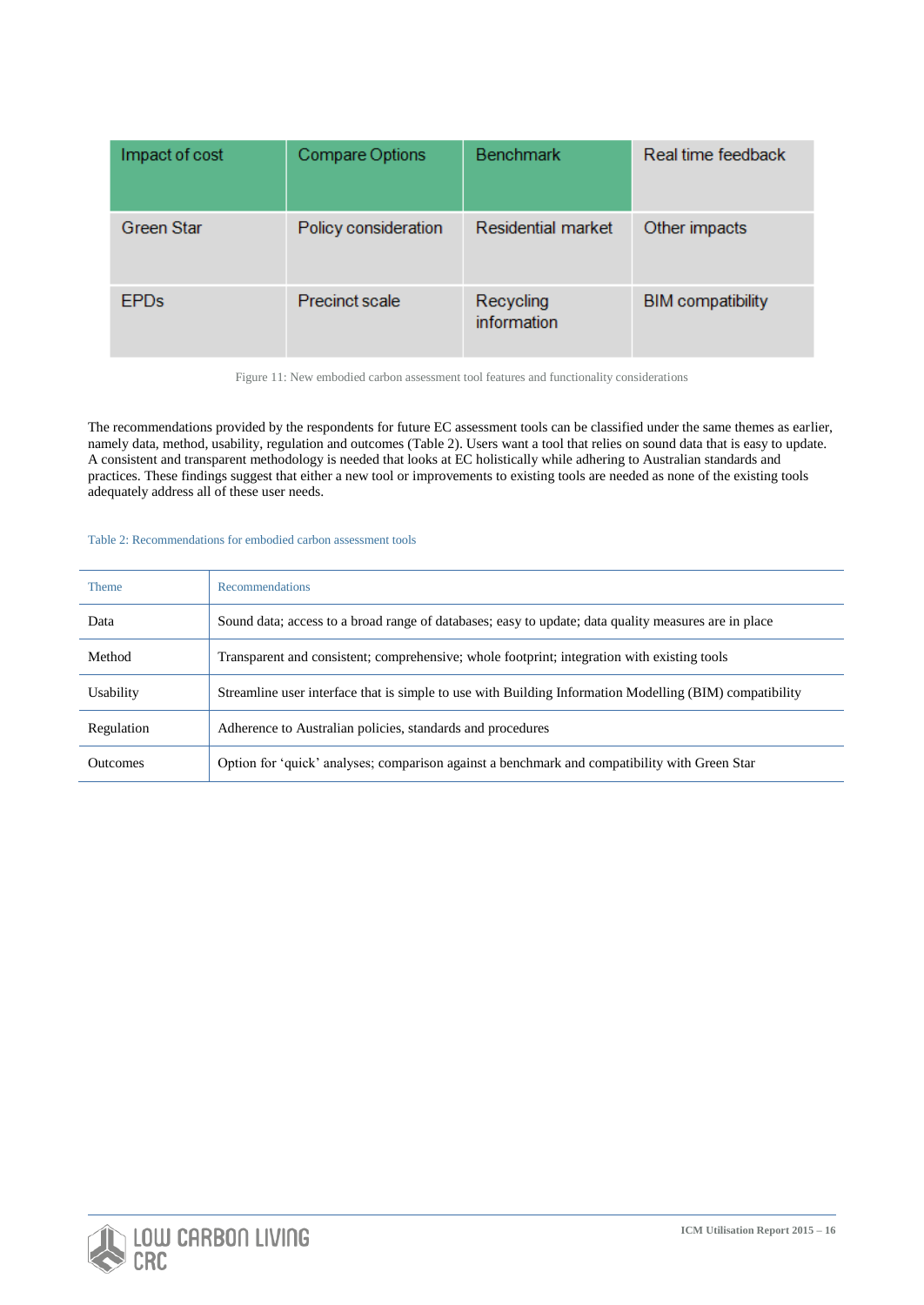#### Discussion of Results

This study provides necessary insight into the construction industry's current approach to EC assessment, identifying which tools and services are the most prominent along with providing vital insight into what features these users would want from new and improved EC assessment tools.

It was interesting to note the large percentage of respondents that provide EC assessment as part of their organisations services. A further 65% of the organisations that don't provide EC assessment are considering including it as part of their services in the future. This prevalence of EC assessment reflects the growing awareness of tackling EC emissions within the built environment. There are still a few hurdles to overcome in order to evolve EC assessment uptake, such as lack of project budget, client disinterest, no clear cost incentive and lack of set standards. This 'lack of set standards' is further evidenced by the overall concern towards data, especially the lack of Australian data. This concern towards data is further reflected in similar international studies which emphasise the need for a consistent calculation method for EC assessment.

When looking specifically at services provided, EC assessment still has a greater percentage outsourced than OC assessment. This can possibly be due to either a lack of skill within the organisation, lack of time or lack of available resources. Another option for the prevalence of outsourcing is the possible extra validation a third party might provide. Further research will be required to support this reasoning.

With regards to tools, international tools and databases still dominate with SimaPro (Netherlands) most commonly used. However the survey highlights the fact that eTool, an Australian designed tool, has a significant following.

Another interesting aspect that the survey highlighted is the prevalence of in-house developed tools and data. Further research will have to be conducted regarding this issue to determine the reasoning and how the in-house tools differ from available tools such as SimpaPro and eTool and the benefit that they provide.

Even though there were several strengths associated with these existing EC assessment tools, the amount of weaknesses identified emphasise the fact that there is still much room for improvement. There is a need to improve the data quality and ensure Australian specific data is available for accurate calculations that follow a transparent and consistent methodology. There is a need to ensure these tools, often blighted by complexity and requiring additional training, are simple and easy to use. Several features will have to be integrated in order to satisfy users' needs, such as benchmarks, mitigation measures, 3D integration and BIM compatibility.

These weaknesses either need to be addressed and improved in existing tools or new tools have to lead the way. One recommendation was to collaborate with existing tools and 'assess and redress the deficiencies'. Regardless of what approach is used, this survey has demonstrated that there is a clear interest in conducting EC assessment and that there are several industry organisations who already provide this as a service, but that there is a desperate need to address some critical deficiencies in the current approaches used. Many of these deficiencies in existing EC assessment tools highlighted above aim to be addressed by the Integrated Carbon Metrics (ICM) project as part of the Cooperative Research Centre for Low Carbon Living (CRCLCL).

> "The tool needs to be a great communicator"

– Consultancy

"Simplicity as an output, even if behind those results there is a big black box"

- Govt. organisation